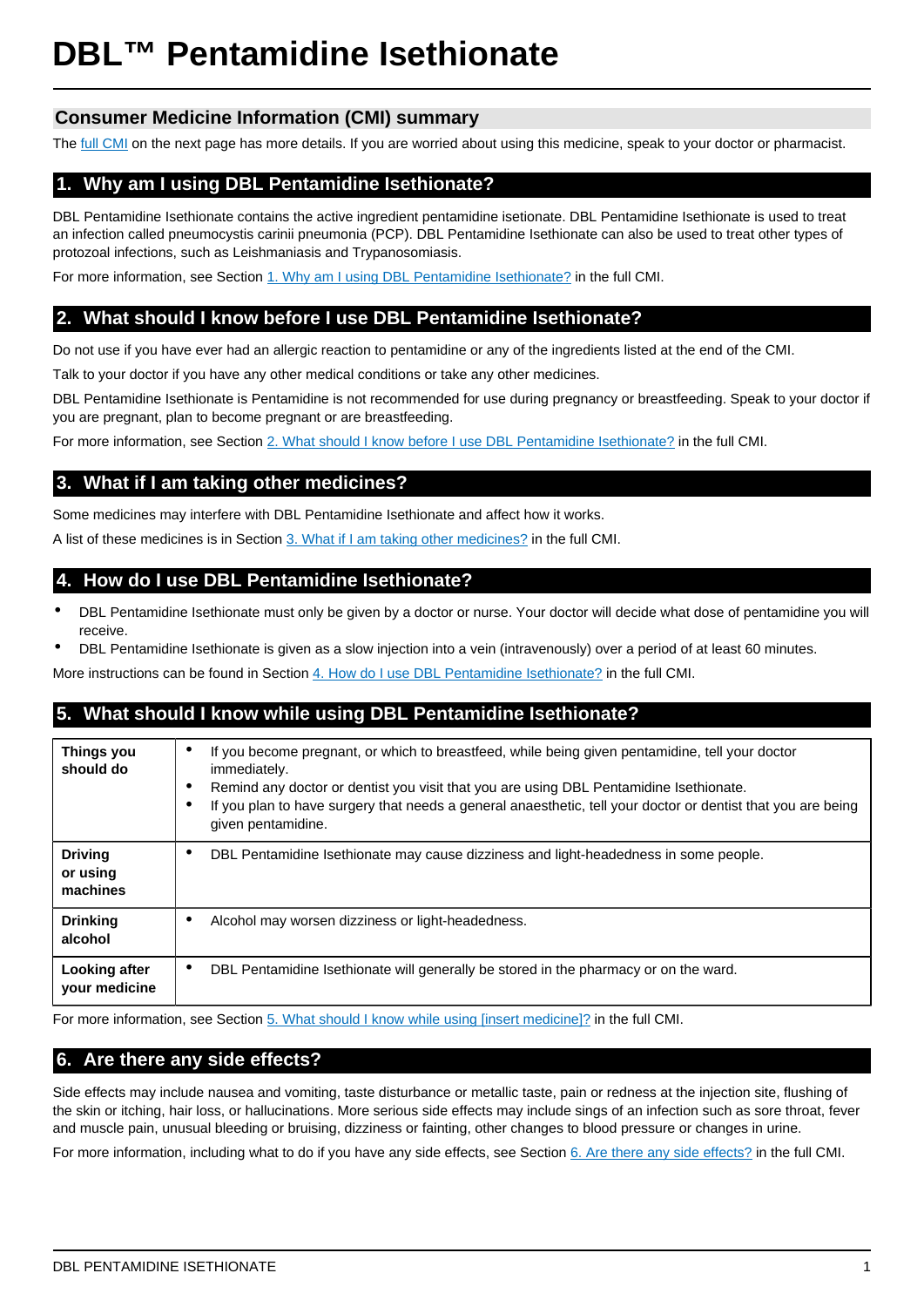# <span id="page-1-0"></span>**DBL Pentamidine Isethionate Isethionate**

**Active ingredient(s):** Pentamidine Isetionate (pen-TAM-i-deen eye-se-THIO-nate)

## **Consumer Medicine Information (CMI)**

This leaflet provides important information about using DBL Pentamidine Isethionate. **You should also speak to your doctor or pharmacist if you would like further information or if you have any concerns or questions about using DBL Pentamidine Isethionate.**

## **Where to find information in this leaflet:**

[1. Why am I using DBL Pentamidine Isethionate?](#page-1-1)

[2. What should I know before I use DBL Pentamidine](#page-1-2) [Isethionate?](#page-1-2)

[3. What if I am taking other medicines?](#page-1-3)

[4. How do I use DBL Pentamidine Isethionate?](#page-1-4)

[5. What should I know while using DBL Pentamidine](#page-2-0) [Isethionate?](#page-2-0)

[6. Are there any side effects?](#page-2-1)

### [7. Product details](#page-3-0)

## <span id="page-1-1"></span>**1. Why am I using DBL Pentamidine Isethionate?**

#### **DBL Pentamidine Isethionate contains the active**

**ingredient pentamidine isetionate.** DBL Pentamidine Isethionate is used to treat an infection called pneumocystis carinii pneumonia (PCP). This kind of pneumonia occurs commonly in patients whose immune system is not working normally, such as cancer patients, transplant patients, or patients with acquired immune deficiency syndrome (AIDS).

DBL Pentamidine Isethionate can also be used to treat other types of protozoal infections, such as Leishmaniasis and Trypanosomiasis.

## <span id="page-1-2"></span>**2. What should I know before I use DBL Pentamidine Isethionate?**

#### **Warnings**

#### **Do not use DBL Pentamidine Isethionate if:**

1. you are allergic to pentamidine, or any of the ingredients listed at the end of this leaflet.

Symptoms of an allergic reaction to pentamidine may include:

- shortness of breath, wheezing or difficulty breathing
- swelling of the face, lips, tongue or other parts of the body
- rash, itching or hives on the skin.

Always check the ingredients to make sure you can use this medicine.

- 2. you are pregnant or intend to become pregnant. Please see 'pregnancy and breastfeeding' below.
- 3. you are breast-feeding or plan to breast-feed. Please see 'pregnancy and breastfeeding' below.

#### **Check with your doctor if you:**

- Have any other medical conditions, especially:
- malnutrition
- high or low blood sugar levels
- liver problems
- kidney problems
- heart problems
- blood pressure problems (high or low blood pressure)
- low numbers of red blood cells, white blood cells, or platelets.

This medicine may cause serious reactions, sometimes leading to death, including:

- very low blood pressure, even after one dose
- very low blood sugar
- irregular heartbeat
- inflamed pancreas

During treatment, you may be at risk of developing certain side effects. It is important you understand these risks and how to monitor for them. See additional information under Section [6. Are there any side effects](#page-2-1)?

#### **Pregnancy and breastfeeding**

Pentamidine is not recommended for use during pregnancy. If there is a need to consider pentamidine during your pregnancy, your doctor will discuss with you the benefits and risks of being given it.

Pentamidine is not recommended while you are breastfeeding, as it is not known whether pentamidine passes into breast milk. If there is a need to consider pentamidine while you are breast-feeding, your doctor will discuss with you the benefits and risks of being given it.

## <span id="page-1-3"></span>**3. What if I am taking other medicines?**

Tell your doctor or pharmacist if you are taking any other medicines, including any medicines, vitamins or supplements that you buy without a prescription from your pharmacy, supermarket or health food shop.

#### **Some medicines may interfere with DBL Pentamidine Isethionate and affect how it works.** These include:

- amphotericin B, a drug used to treat serious fungal infections
- aminoglycoside antibiotics, such as gentamicin
- cisplatin, a drug used to treat certain types of cancer
- vancomycin, a type of antibiotic

Medicines that are harmful to the liver, kidneys or blood cells may also interfere with pentamidine.

These medicines may be affected by pentamidine or may affect how well it works. You may need different amounts of your medicine, or you may need to take/use different medicines. Your doctor or pharmacist will advise you.

<span id="page-1-4"></span>**Check with your doctor or pharmacist if you are not sure about what medicines, vitamins or supplements you are taking and if these affect DBL Pentamidine Isethionate.**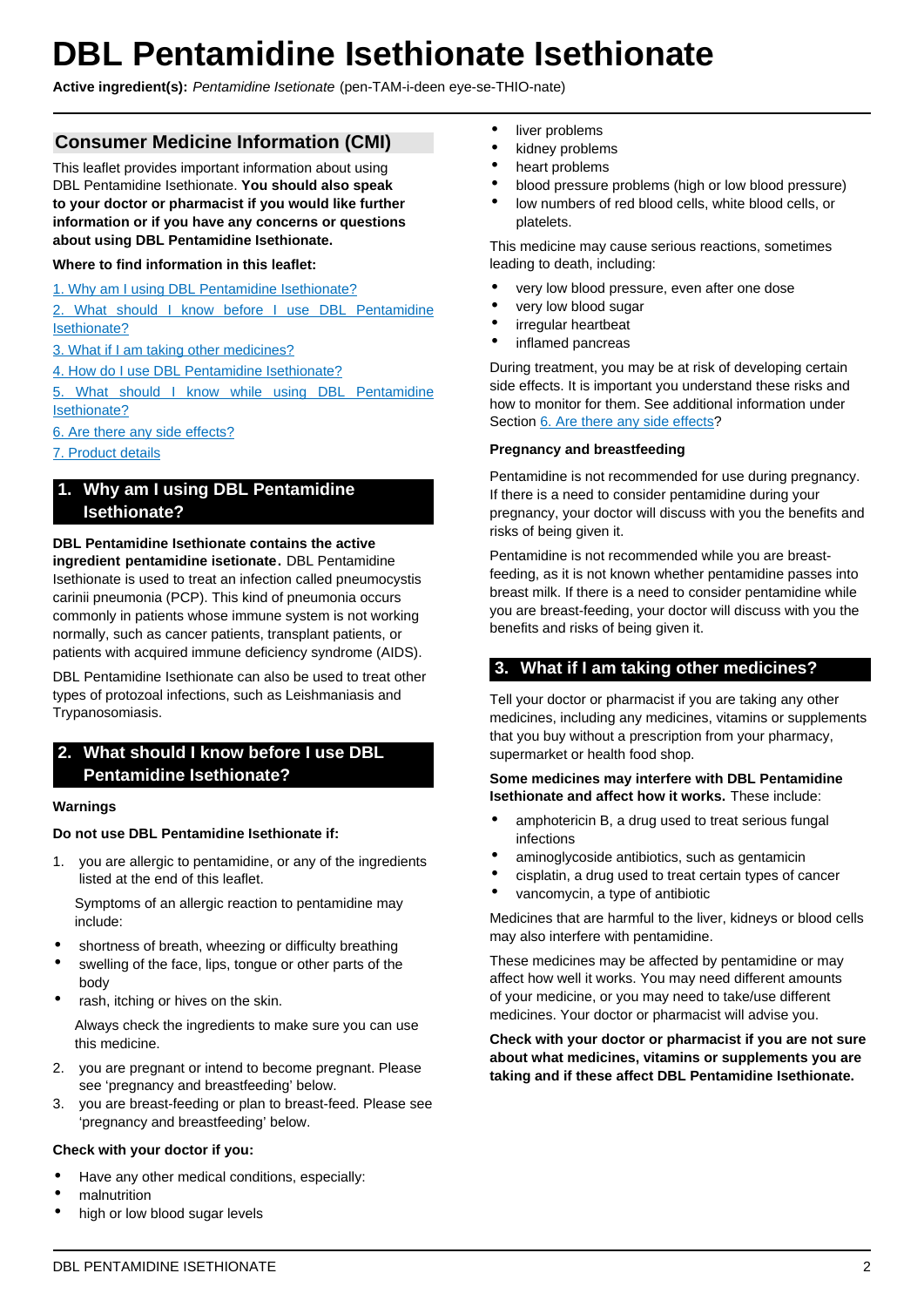## **4. How do I use DBL Pentamidine Isethionate?**

#### **How much is given**

• Your doctor will decide what dose of pentamidine you will receive. This depends on your condition and other factors, such as your weight.

### **How DBL Pentamidine Isethionate is given and for how long**

- DBL Pentamidine Isethionate is given as a slow injection into a vein (intravenously) over a period of at least 60 minutes. DBL Pentamidine Isethionate must only be given by a doctor or nurse.
- Some patients develop sudden, severe low blood pressure after a dose of pentamidine. Therefore, you should be lying down while you are being given pentamidine. Your blood pressure will be closely monitored.
- To treat Pneumocystis carinii pneumonia (PCP), DBL Pentamidine Isethionate is usually given once daily for 14 days.
- To treat Leishmaniasis, DBL Pentamidine Isethionate may be given once, twice or three times a week.
- To treat Trypanosomiasis, DBL Pentamidine Isethionate may be given either daily or on alternate days for a total of 7 to 10 doses.

### **If you are given too much DBL Pentamidine Isethionate**

As DBL Pentamidine Isethionate is given to you under the supervision of your doctor, it is very unlikely that you will receive too much. However, if you experience any severe side effects after being given this medicine, or if you think that you have received too much DBL pentamidine isethionate, you may need urgent medical attention.

#### **You should immediately:**

- phone the Poisons Information Centre (**by calling 13 11 26**), or
- contact your doctor, or
- go to the Emergency Department at your nearest hospital.

#### **You should do this even if there are no signs of discomfort or poisoning.**

## <span id="page-2-0"></span>**5. What should I know while using DBL Pentamidine Isethionate?**

#### **Things you should do**

- If you become pregnant, or wish to breastfeed, while being given pentamidine, tell your doctor immediately.
- If you plan to have surgery that needs a general anaesthetic, tell your doctor or dentist that you are being given pentamidine.
- Keep all of your doctor's appointments so that your progress can be checked.

Your doctor may do some tests (such as blood and platelet counts, blood sugar, heart rate, kidney and liver function tests) from time to time to make sure the medicine is working and to prevent unwanted side effects

### **Call your doctor straight away if you:**

Experience any unusual effects of this medicine, or any side effects listed under Section '6. Are there any side effects' below.

Remind any doctor or dentist you visit that you are using DBL Pentamidine Isethionate.

#### **Driving or using machines**

#### **Be careful before you drive or use any machines or tools until you know how DBL Pentamidine Isethionate affects you.**

DBL Pentamidine Isethionate may cause dizziness and lightheadedness in some people.

Make sure you know how you react to pentamidine before you drive a car, operate machinery, or do anything else that could be dangerous if you are dizzy or light-headed. If this occurs do not drive.

#### **Drinking alcohol**

#### **Tell your doctor if you drink alcohol.**

Alcohol may worsen dizziness or light-headedness.

#### **Looking after your medicine**

DBL Pentamidine Isethionate will generally be stored in the pharmacy or on the ward

## <span id="page-2-1"></span>**6. Are there any side effects?**

All medicines can have side effects. If you do experience any side effects, most of them are minor and temporary. However, some side effects may need medical attention.

See the information below and, if you need to, ask your doctor or pharmacist if you have any further questions about side effects.

#### **Less serious side effects**

| Less serious side effects                                                                              | What to do                                                  |
|--------------------------------------------------------------------------------------------------------|-------------------------------------------------------------|
| <b>Gastrointestinal related symptoms:</b><br>nausea and vomiting<br>taste disturbances, metallic taste | Speak to your<br>doctor if you<br>have any of<br>these less |
| Visible skin related changes:                                                                          | serious side                                                |
| pain or redness at the injection<br>site<br>skin rash, redness, itching<br>flushing in face            | effects and<br>they worry you.                              |
| Other                                                                                                  |                                                             |
| hair loss<br>hallucinations                                                                            |                                                             |

### **Serious side effects**

| Serious side effects                                | What to do                          |  |
|-----------------------------------------------------|-------------------------------------|--|
| Changes to the skin:                                | <b>Call your</b><br>doctor straight |  |
| unusual bleeding or bruising<br>peeling of the skin | away, or go<br>straight to the      |  |
| Signs of an infection or reaction:                  | <b>Emergency</b>                    |  |
| sore throat or fever                                | <b>Department</b> at                |  |

**your nearest**